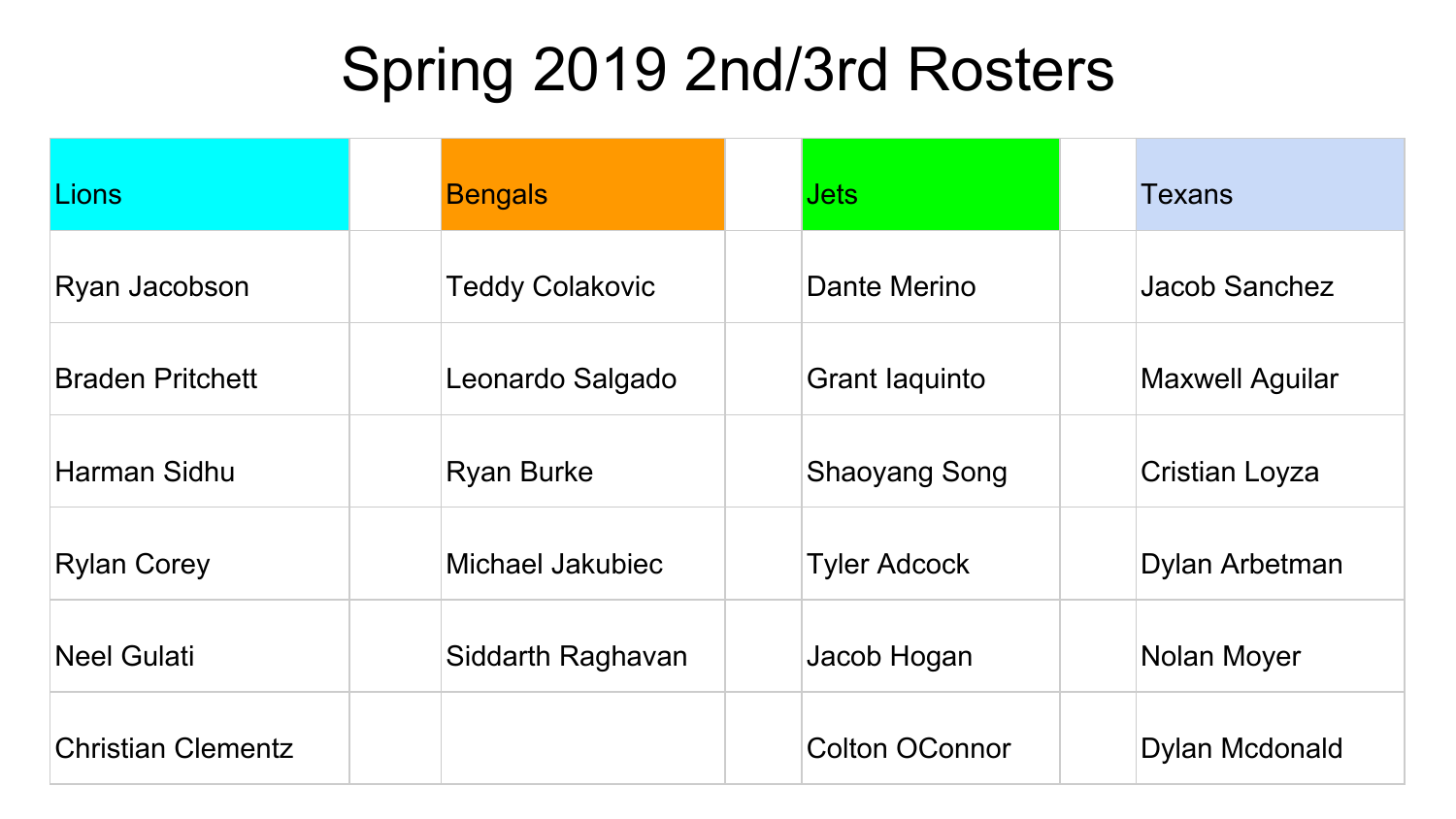## Spring 2019 4th/5th Rosters

| <b>Chiefs</b>            | <b>Buccaneers</b>     | <b>Panthers</b>      | <b>Cardinals</b>     |
|--------------------------|-----------------------|----------------------|----------------------|
| Ethan Barbaccia          | <b>Kyler Corey</b>    | Mason Byram          | Ryan Lozowski        |
| Ryan Krzyzanowski        | zade sonalla          | Ethan Arbetman       | <b>Trevis Spahiu</b> |
| Jack krzyzanowski        | <b>Brayden Capen</b>  | Jack Smucinski       | Noah James           |
| <b>Catherine Schultz</b> | <b>Cullen Potter</b>  | Ethan Adcock         | Noah Rivenburg       |
| <b>Chase LaRocco</b>     | Jack Wenglarski       | <b>Ethan Galloy</b>  | Noah Born            |
| <b>Carter Shaw</b>       | Colin Juhn            | <b>Bailey Galloy</b> | Ethan Hochberg       |
| wes selby                | Angelica Angelo       | Caelon Young         | Donovan Alberts      |
| Krithin Arunkumar        | <b>Brandon Blitek</b> | Drew Kessler         | ben hagloch          |
|                          | Zain Zaffar           | Joey Howe            | Henry Faber          |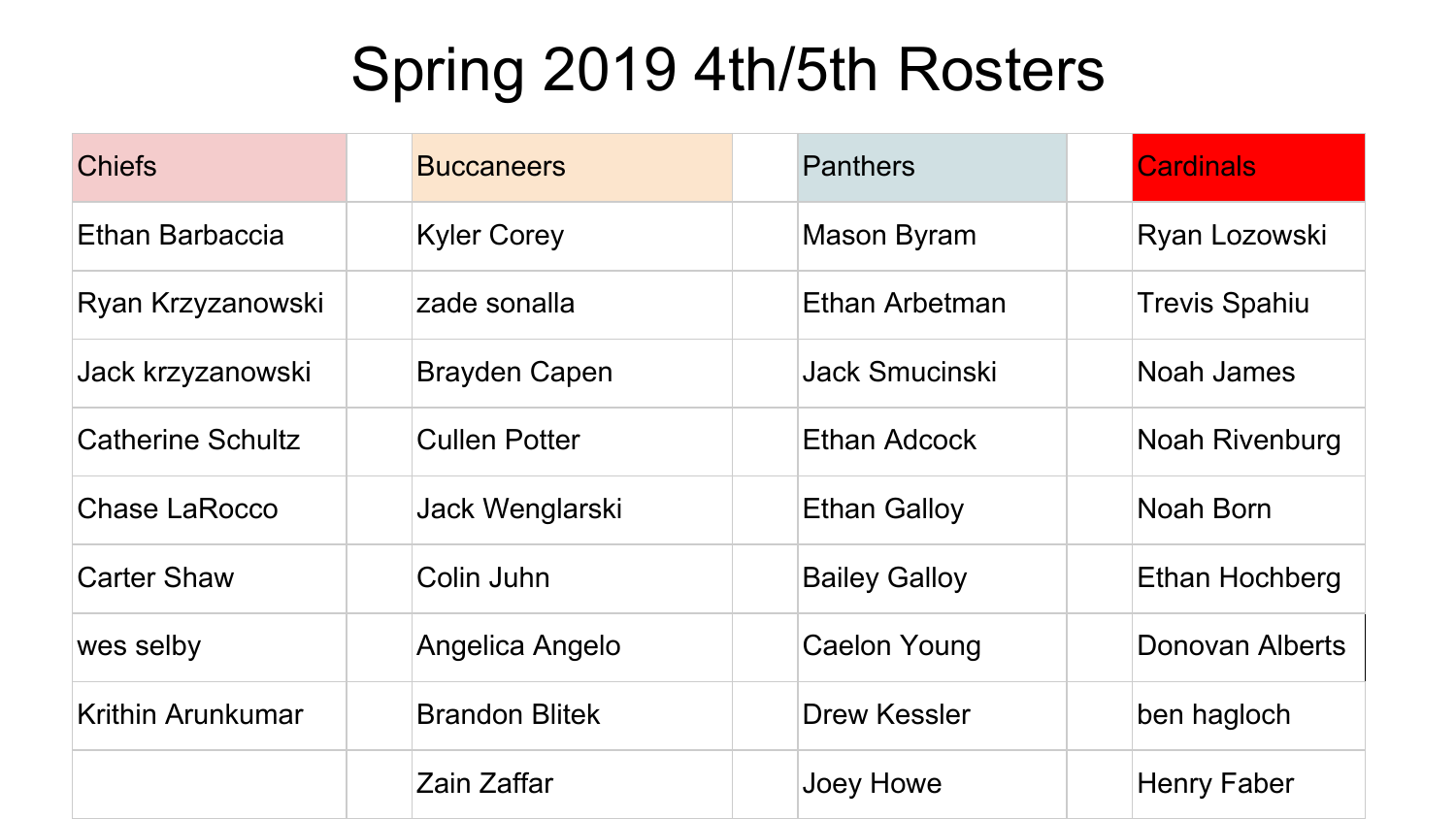## Spring 2019 MS Rosters

| Colts                  | <b>Bills</b>            | <b>Falcons</b>        | <b>Broncos</b>         |
|------------------------|-------------------------|-----------------------|------------------------|
| <b>Casey Rosenberg</b> | <b>Zach Lindley</b>     | <b>Tommy Eberle</b>   | Kyle Mackey            |
| <b>Braden Ondrus</b>   | <b>Ethan Brandstedt</b> | <b>Patrick OToole</b> | Scott Boscarino        |
| Payton Brown           | Dominic Smith           | <b>Matt Padilla</b>   | Evan Nobrega           |
| <b>Chase Rosenberg</b> | <b>Tyus Payne</b>       | <b>Matthew Kroner</b> | Owen Wilkey            |
| <b>Anthony Nolan</b>   | thomas owens            | <b>Wyatt Hospes</b>   | <b>Andrew Sullivan</b> |
| James Naffzinger       | David Zappa             | <b>Brandon Hall</b>   | <b>Christian Pentz</b> |
| <b>Brian Weigand</b>   | Luke Elsea              | <b>Bennett Corman</b> | Joshua Pickett         |
| Drew Kegg              | Jayden Perez            | Sanchit Sidhu         | Jacob Podkasik         |
|                        | michael hobson          |                       |                        |